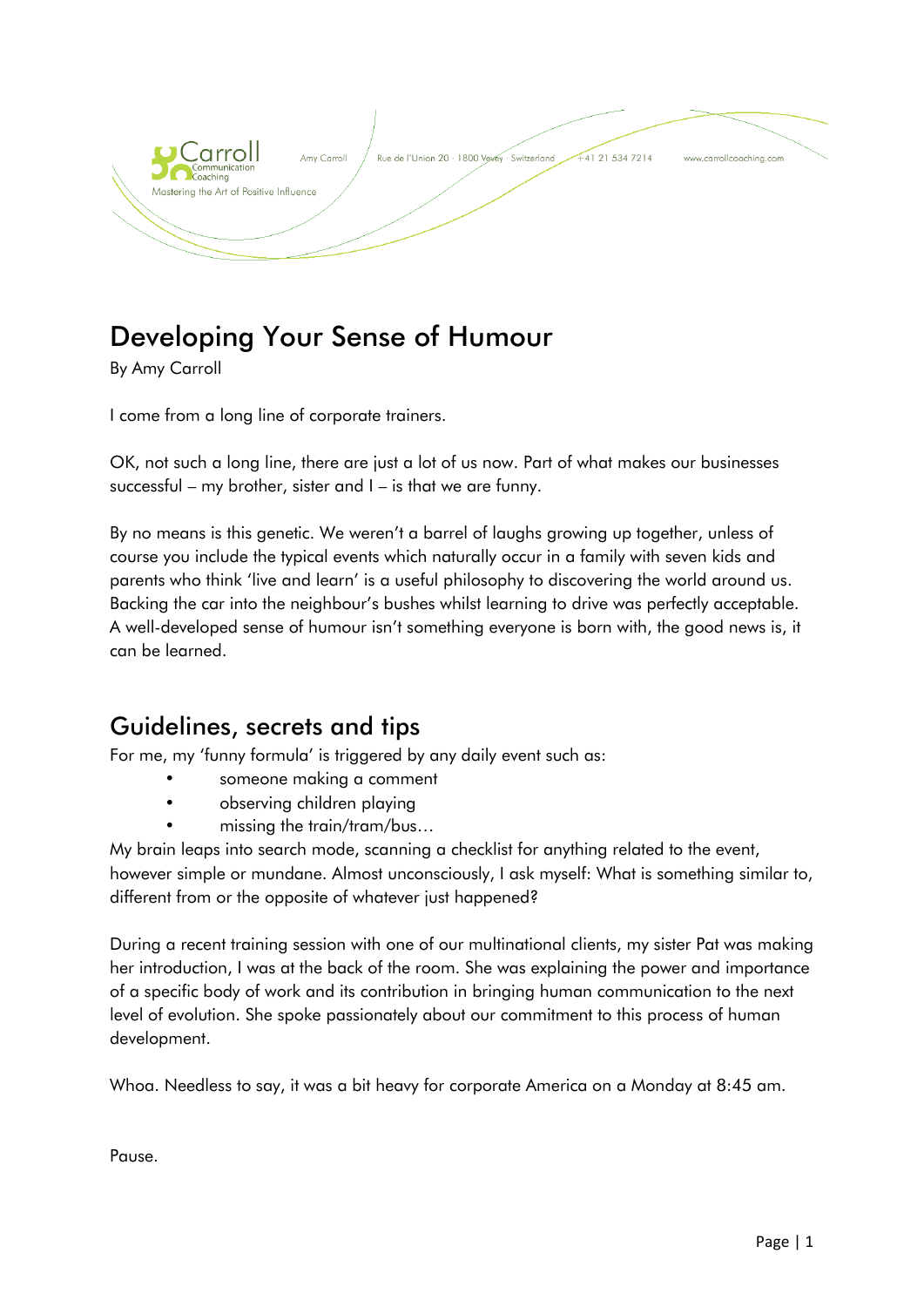Even before I had completely formulated my thought, I said, in a loud, nonchalant voice from the back of the room, "And that's why we wear comfortable shoes."

The whole room broke up laughing, including Pat and me.

What happened in those seconds as Pat was speaking? My brain went into search mode – rummaging for something completely opposite to what Pat had just said, something trivial or superficial… Shoes popped into my mind… Next, I asked myself how shoes could be connected to our work as corporate trainers in advancing human evolution. Finally, I delivered the comment in a matter-of-fact style, adding to the humour by contrasting the lofty message even more.

# Return on investment:

# The ROI of humour in business and beyond

## 1. The power and importance of bonding

When we laugh at others' humourous comments, it's seen as a compliment and a sign of respect which reinforces another's value. People will be more loyal and committed to a company or relationship where they feel this connection and value.

### 2. Humour creates a positive physiological response

It relaxes the body and brings in oxygen via laughter. It has a direct effect on reducing stress. It attaches positive emotions to whatever is said, creating good associations and increasing retention of both information and the employee.

### 3. Practicing humour develops creativity

Searching for links, connections, and opposites goes far above and beyond slapstick humour or one-liners. It can force the brain to new creative heights. In the workplace, innovation and creativity can provide a competitive edge.

# Types of Humour

### Reincorporation in action

One of my favourite types of humour and one that is easy to access for novice humourists is 'reincorporation', which simply means referring to something that happened earlier. In order for reincorporation to be funny, the humour recipient(s) must be aware of the primary occurrence. Trust me on this one, I've made that mistake before.

Picture the scene: a five-day leadership training course for a Scandinavian shipping company. On Day 1 we talk about the importance of creating a psychological contract with their direct reports. As usual, in a most professional and convincing manner, I explained the concept and why having a psychological contract is important. Throughout the week, one attendee referred back to the psychological contract whenever possible. Over and over again he wove it into the conversation, whether we were in the classroom or during a meal. I'd say, "We're planning to end at 6:30 tonight, does that work for everyone?", and he'd add, "Can we create a psychological contract about that?". By the end of the week his comment became highly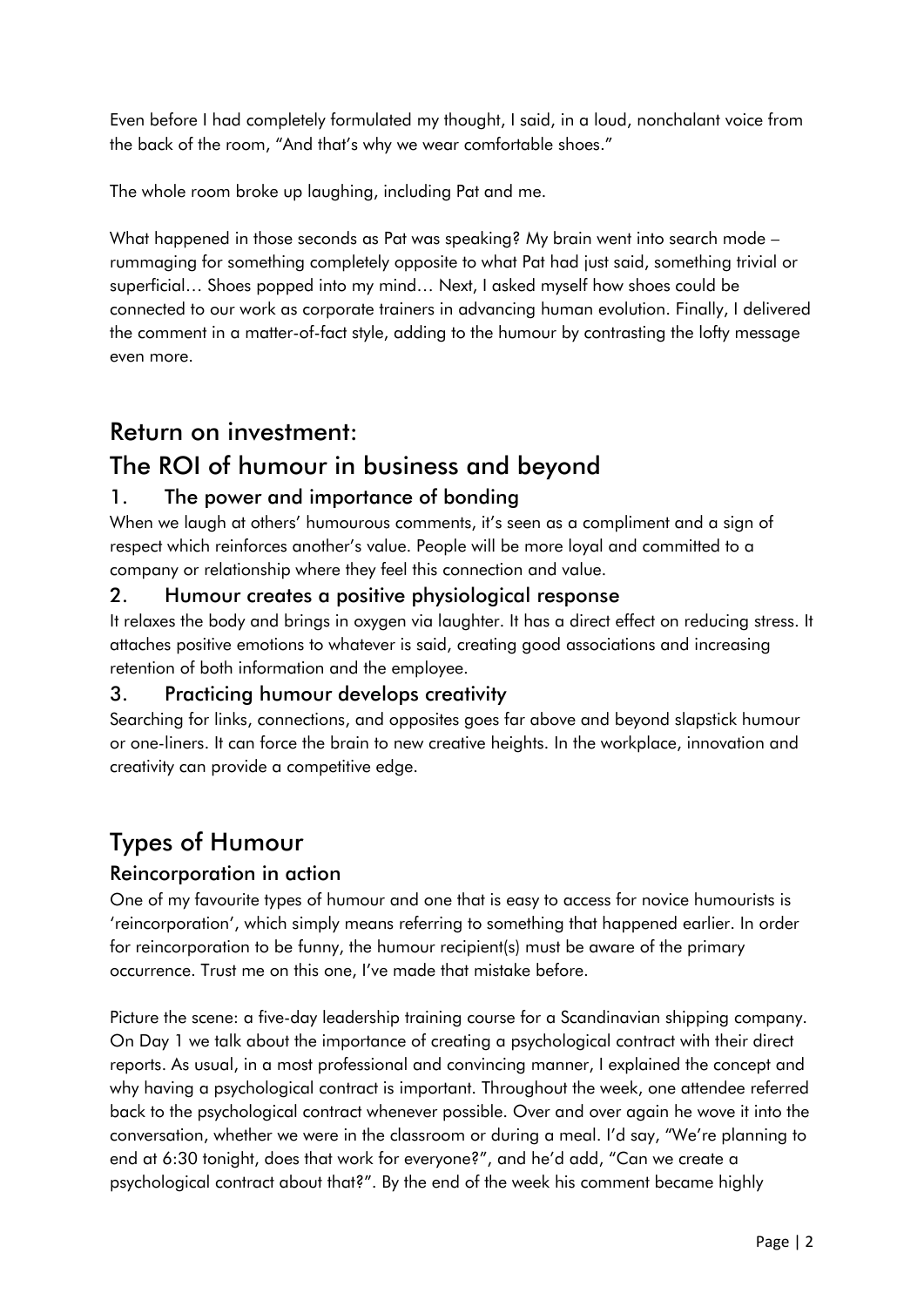predictable and yet all the more funny. This is one of the cool things about reincorporation, often it gets funnier the more it is repeated. Lasagne tastes better the second day, right?

I learned about reincorporation whilst studying improvisational theatre. It is a popular humour creation tool in many situation comedy television shows. More importantly, reincorporation creates a connection between people and among groups. It reinforces the collective and illustrates unity, sending the message that we share something in common. It is what we often refer to as 'inside jokes'.

#### Positive note

I am a big advocate of positive humour. My advice, avoid pot-shot humour or putting someone else down. When we joke or tease others, it's all too easy to go negative. Positive humour is about lifting the other up, potentially making them feel even better about themselves and the relationship.

#### Mine's bigger than yours…

Another typical style of humour, normally just the opposite of positive humour, is oneupmanship. Most people think of this as each side putting the other down, becoming progressively more insulting towards your opponent. Though it is often meant in good fun, unfortunately, it can sometimes cut too close to the truth to avoid leaving a negative mark.

I came across a great example of one-upmanship with a twist of positive humour whilst working at a school with an Irish couple. One day they were eating lunch in the cafeteria by themselves.

Sitting across the room, I overheard this exchange: *Her*: "Oh darling you're the best." *Him*: "No, my love, you're the best." *Her*: "Noooooooooo, darling, you're the best." *Him*: "Oh, my love, you're REALLY the best."

And so it went on. Part of what made it funny was that they were using this one-upmanship with a positive twist. And it wasn't just about the words. They used their voices, intonation, inflection and body language to exaggerate their simple back and forth 'retorts'.

#### Advanced humour

Sexual humour may be inappropriate in most professional and some social environments; best to avoid it. I encourage what I call 'advanced humour'. Remember advanced maths in school? Now there can be advanced humour in life.

A key element of advanced humour is knowing what is appropriate for a range of settings and participants. That range can be tremendously broad.

#### Letting the loser out

When you put yourself down, you can endear yourself to others. Using self-depreciating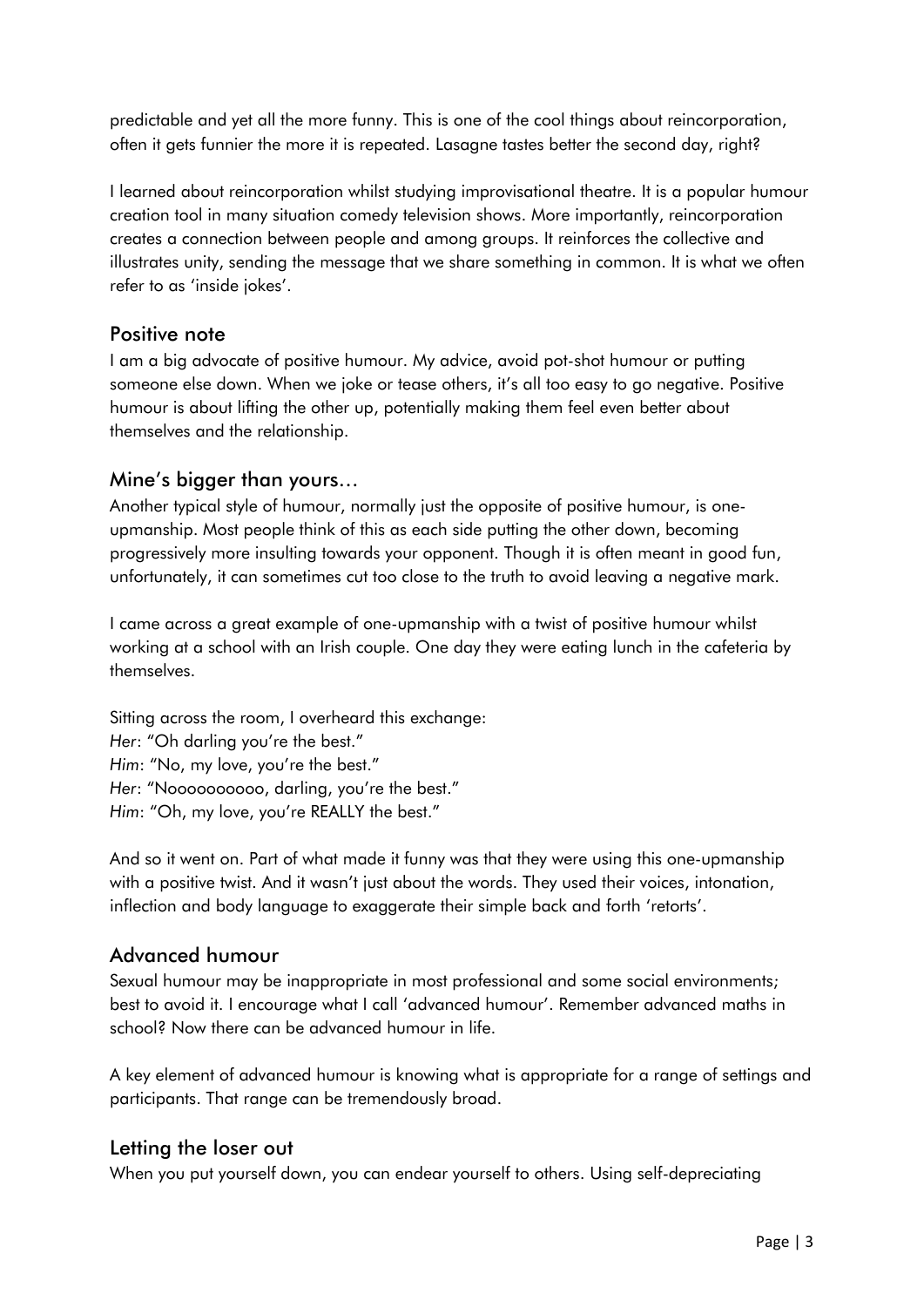humour occasionally, when you're in a position of power, is an effective way to build rapport and trust.

### Getting physical

People use a full range of expressions and tools for humour. It's not just about the words we use, it is also the delivery – how and when something is said. Physical humour is another category which, needless to say, doesn't even need words.

The well-known American comedian, Ellen DeGeneres, has an amazing talent for physical comedy<sup>(1)</sup> I realised my own skills at physical humour were improving recently when my Beatles song mime got tons of laughter around the table. I achieved this after viewing mime John Lipowitz's<sup>(2)</sup> Utube video several times.

### That sarcastic  $\delta \# \varpi$ ?...

What about sarcasm? Sarcasm is tricky and can be hurtful or caustic. People who don't know me often have no idea how to respond to my use of sarcasm. (This is unfortunate, as it is a waste of perfectly humorous content.) In the right situation, sarcasm can be incredibly funny. Emphasis or tone on certain words or phrases can turn an innocent comment into a hilarious one-liner. Be aware that people from other cultures may not pick up on the tone of the sarcasm and feel excluded from the intended joke.

# What works for you?

Decide what types of humour work best for you and your environment. Broadly, one can distinguish between what I call male 'slapstick' humour and female 'subtle' humour (eg. play on words). There are, of course, exceptions to both styles. I have a girlfriend, Libby, who loves the 3 Stooges and a brother Joe, with such dry and subtle one-liners you would miss if you weren't paying attention. One of my family's funniest 'inside jokes' from which we have gleaned tremendous mileage, happened many years ago. Eyebrows are raised and laughter creeps in whenever we see a rubber band, thanks to my grandmother accidentally baking the offending object into one of her famous apple sauce cakes, some time back in the 1970s. Reincorporation at its finest!

## Word games

Those who naturally love to play with words use a lot of 'double entendre' and funny puns. Other people are great at bantering, throwing comments back and forth.

Games can be used to bring fun and laughter to nearly any situation. My brother Kevin created games such as 'one point for the name of the song, two points for the singer' while listening to the car radio. Laughter always followed challenges such as: 'Whoever gets to the bottom of the hill first without pedalling is the winner!'.

He also uses brain teasers or mental agility games. Following a long career in advertising, his